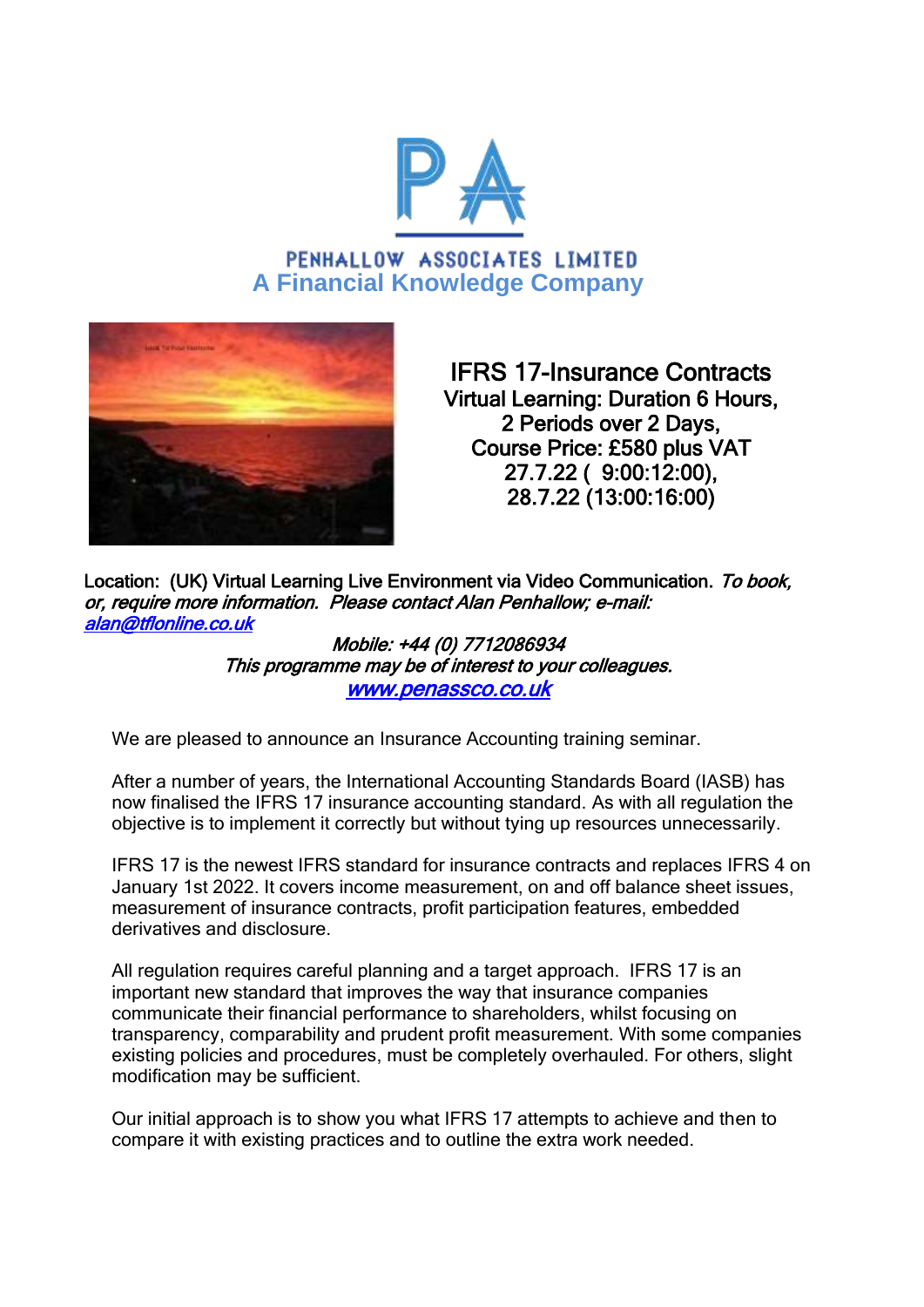## Who Should Attend

Ideal participants are those new to the subject matter, or needing a full refresher. This course would also be perfect for people in projects and needing to step back and walk through the building blocks and overview of the markets products and processes.

## Approach

Each topic will be expanded and explained to the delegates in a structured manner, developing their knowledge through examples case studies drawings and on-thespot explanations. Active participation of the delegates will be encouraged, and exercises will be introduced at frequent and appropriate points.

#### Introductions and overview

- Course objectives
- Contractual Service Margins
- Discount Rates
- Embedded derivatives
- Moving from IFRS 4 to IFRS 17
- Improvements under IFRS 17

### Scope of the Standard

- Who is included and who is excluded
- Insurance contracts Risk and Reward
- Unbundling financial instruments from insurance contracts

# IFRS 17 Accounting Models

- Typical accounting models
- Illustrations and examples
- Implementing the Standard practical building block methods

### IFRS 17 Measurement and Presentation – the General Model

- Initial Recognition
- On-going measurement
- On and Off balance sheet matters
- Presentation in the Annual Report
- Other Comprehensive Income